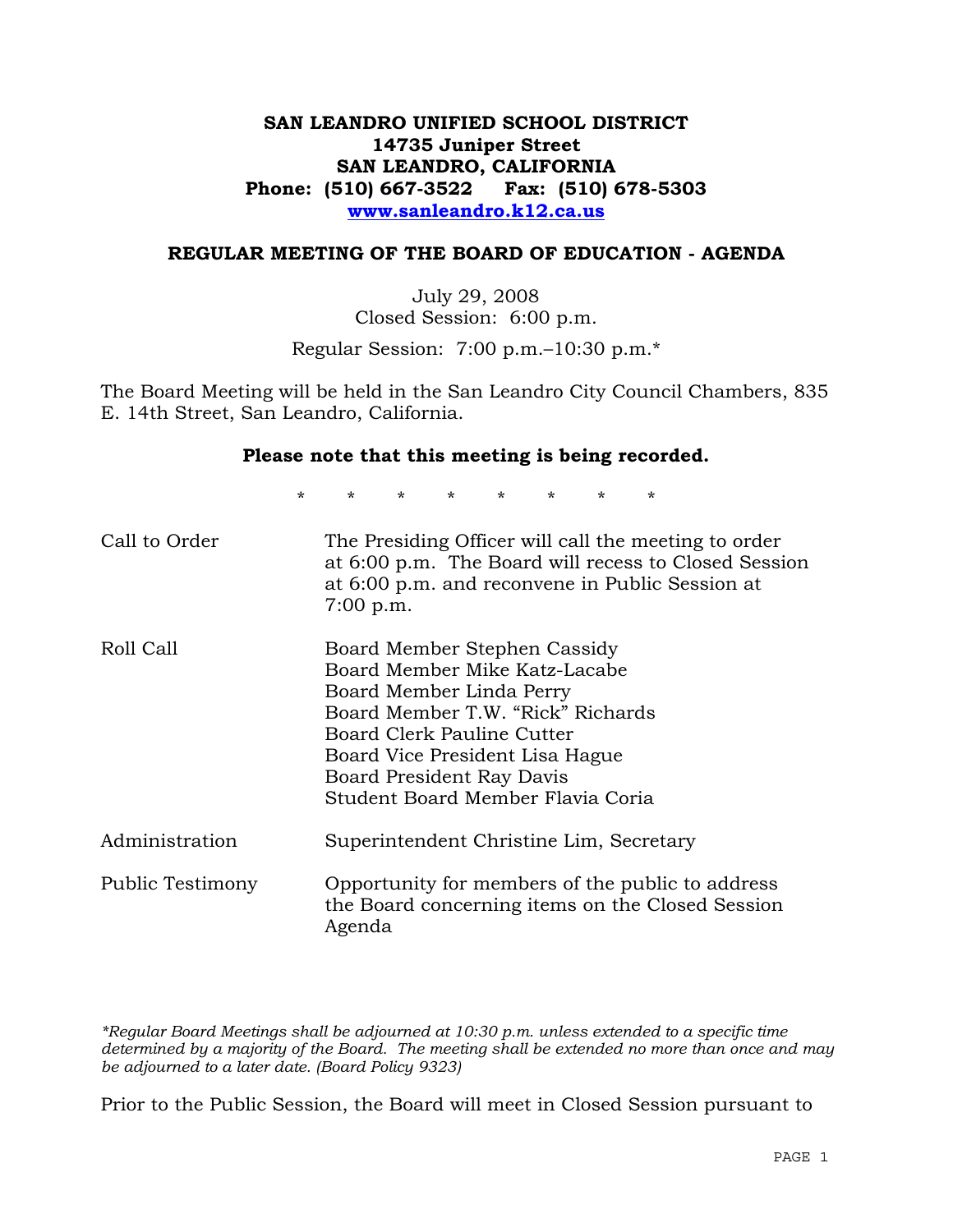Education Code Sections 35146 and 48918(c), and Government Code Sections 54957, 54957.6, 54956.9(b), 54956.8, 54956.9, and 54956

- a) Student Expulsions
- b) Public Employee Discipline/Dismissal/Release/Hiring; GC 54957
- c) Conference with Labor Negotiator Unrepresented Employees:
	- Superintendent
	- Assistant Superintendent for Business Services
	- Assistant Superintendent for Educational Services
- d) Conference with Legal Counsel Anticipated Litigation Significant exposure to litigation pursuant to Government Code 54956.9(b)
- e) Public Employee Appointment Title: Curriculum Specialist, Educational Services, GEAR UP Grant Coordinator, Director, Student Support Services
- f) Conference with Real Property Negotiator Property(ies)
- g) Conference with Legal Counsel Existing Litigation
- h) Tort Claim (1 case)

| Report Closed<br>Session Action | Motion __________ Second __________ Vote ________   |                                                                                                                                                                                                                                                                                                                                                                                                                                                                                                                                            |
|---------------------------------|-----------------------------------------------------|--------------------------------------------------------------------------------------------------------------------------------------------------------------------------------------------------------------------------------------------------------------------------------------------------------------------------------------------------------------------------------------------------------------------------------------------------------------------------------------------------------------------------------------------|
| Pledge of Allegiance            |                                                     |                                                                                                                                                                                                                                                                                                                                                                                                                                                                                                                                            |
| Approve Agenda                  | Motion __________ Second ___________ Vote _________ | Approve the Regular Meeting Agenda of July 29, 2008                                                                                                                                                                                                                                                                                                                                                                                                                                                                                        |
| Legal Statement                 |                                                     | Members of the audience who wish to address the<br>Board are asked to complete the yellow card available at<br>the entrance and submit it to the Board's Administrative<br>Assistant. Speakers who have completed the card will be<br>called when the item is reached on the agenda or, for<br>non-agenda items, during the Public Testimony. Cards<br>are to be turned in before the item is reached on the<br>agenda. Please note that this meeting is being recorded.                                                                   |
| <b>PRESENTATIONS</b>            | 54954.2(a)                                          | State law prohibits the Board of Education from taking<br>any action on or discussing items that are not on the<br>posted agenda except to A) briefly respond to statements<br>made or questions posed by the public in attendance; B)<br>ask questions for clarification; C) provide a reference to a<br>staff member or other resource for factual information in<br>response to the inquiry; or D) ask a staff member to<br>report back on the matter at the next meeting and/or put<br>it on a future agenda. (Government Code Section |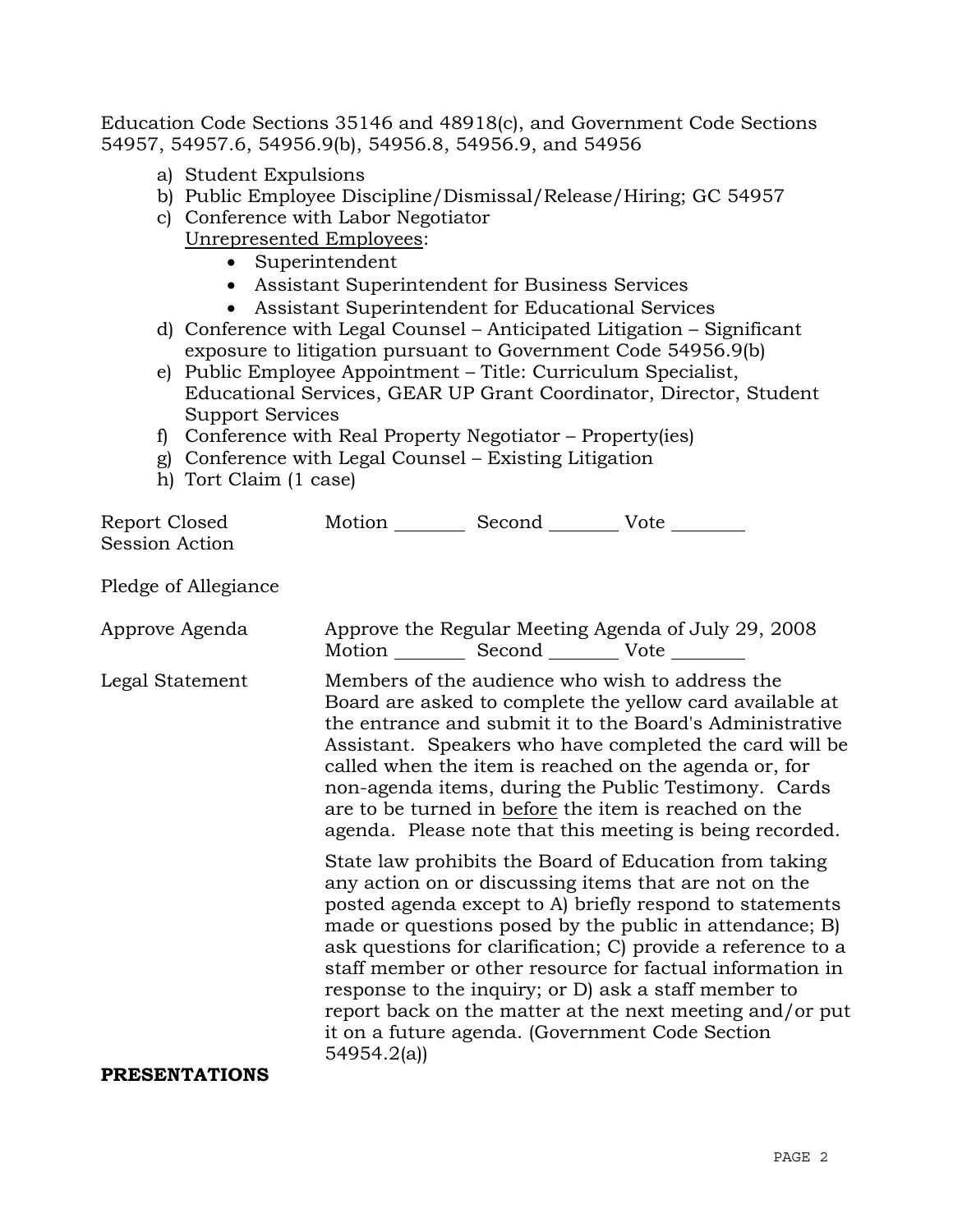**7:00 p.m.-7:15 p.m.** \* Leo Ray-Lynch from WLC Architects will present to the Board the construction documents for the Measure B District Parking Lot located on the PG&E parcel adjacent to San Leandro High School. The design of the parking lot reflects comments and direction from the Facilities and Technology Committee.

## **7:15 p.m.-7:20 p.m. ACTION ITEMS**

These items are presented for action at this time. Some may have been reviewed at a previous meeting.

Facilities and Construction

| $5.1 - A$            | <b>Staff Recommendation:</b> |                                            |      |
|----------------------|------------------------------|--------------------------------------------|------|
| Construction         |                              | Approve the Construction Documents for the |      |
| Documents Approval   |                              | Measure B District Parking Lot.            |      |
| for the Measure B    |                              |                                            |      |
| District Parking Lot | Motion                       | Second                                     | Vote |

## **7:20 p.m. – 8:20 p.m. FACILITIES WORKSHOP**

The Board will recess to the Facilities Workshop on Measure B Update.

Song Chin-Bendib, Assistant Superintendent of Business Services, and Michael Murphy, Director of Measure B, will conduct a workshop to update the Board on Measure B:

1. Staff Presentation:

- Project Delivery Team Structure
	- o Roles & Responsibilities
	- o "Day in the Life"
- Measure B Schedule Update
	- o Brief History, Givens & Assumptions
	- o July 2008 update
- Measure B Budget Update
	- o Definition, Process, Where We Were
	- o "Where we are now"
- 2. Open Discussion

### **8:20 p.m. – 8:30 p.m. PUBLIC TESTIMONY ON NON-AGENDA ITEMS**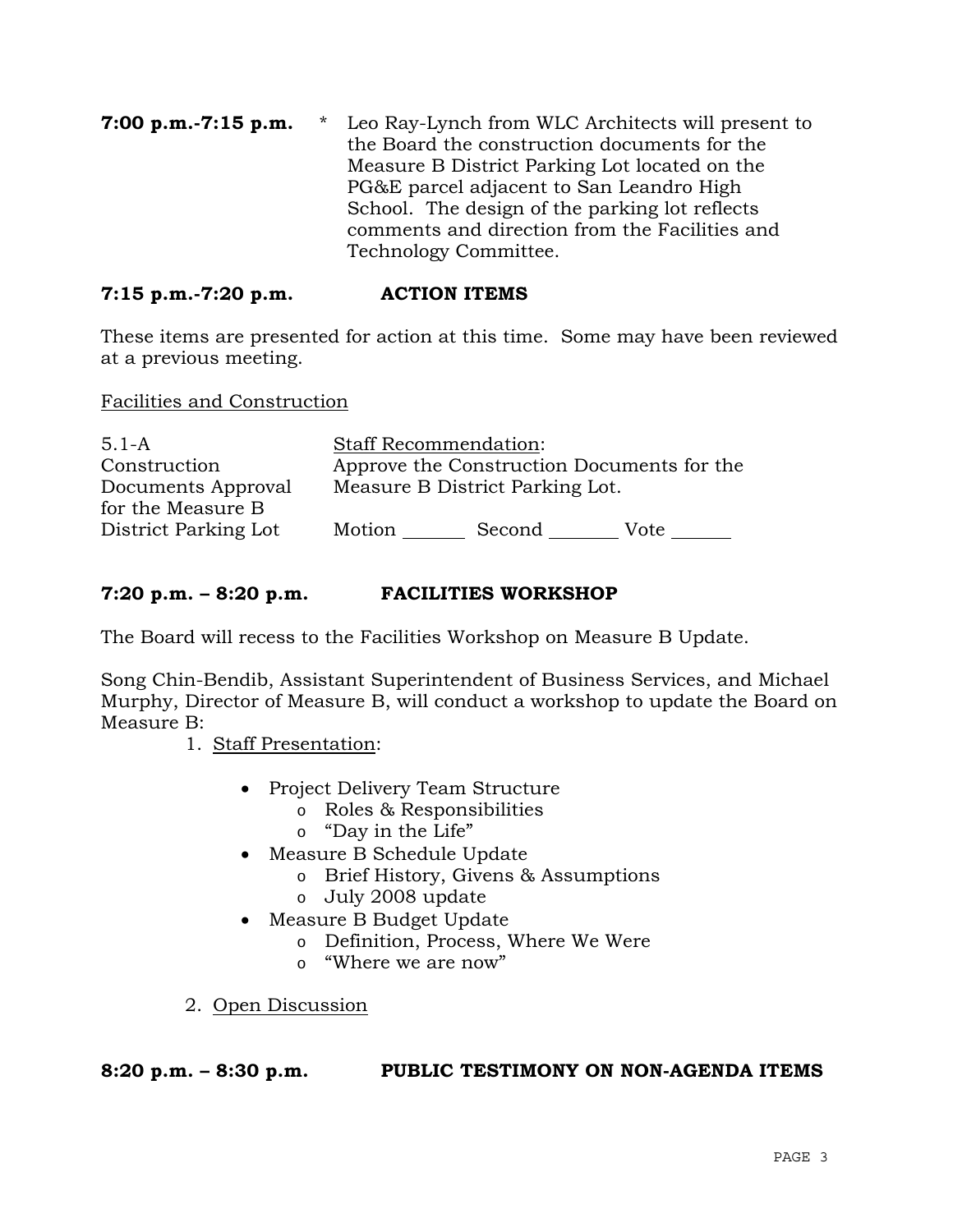**8:30 p.m. – 9:00 p.m. REPORTS**

 Correspondence Superintendent's Report Board Committee Reports

- City/District Liaison
- Communication
- Policy
- Ad Hoc Committee to Name 9th Grade Campus

### **9:00 p.m. – 9:05 p.m. CONSENT ITEMS**

These items are considered routine and may be enacted by a single motion. At the request of any member of the Board, any item on the consent agenda shall be removed and given individual consideration for action as a regular agenda item.

General Services

Recommendation for

| $1.1 - C$<br>Approval of Board<br>Minutes – June 17,<br>2008                   | Staff Recommendation:<br>held on June 17, 2008. |                                                                                     | Approve the minutes of the regular board meeting |
|--------------------------------------------------------------------------------|-------------------------------------------------|-------------------------------------------------------------------------------------|--------------------------------------------------|
|                                                                                |                                                 | Motion Second Vote ______                                                           |                                                  |
| <b>Human Resources</b>                                                         |                                                 |                                                                                     |                                                  |
| $2.1-C$<br>Acceptance of<br>Personnel Report                                   | Staff Recommendation:                           | Accept Personnel Report as submitted.                                               |                                                  |
|                                                                                |                                                 | Motion Second Vote                                                                  |                                                  |
| $2.2 - C$<br>Staff Recommendation:<br>Renewal of Student<br>Teaching Agreement |                                                 | Approve the renewal of the student teaching<br>San Leandro Unified School District. | agreement between Saint Mary's College and the   |
|                                                                                |                                                 | Motion Second Vote                                                                  |                                                  |
|                                                                                |                                                 |                                                                                     |                                                  |
| <b>Educational Services</b>                                                    |                                                 |                                                                                     |                                                  |
| $3.1-C$                                                                        | <b>Staff Recommendation:</b>                    |                                                                                     |                                                  |

Approve the recommendation from the Director of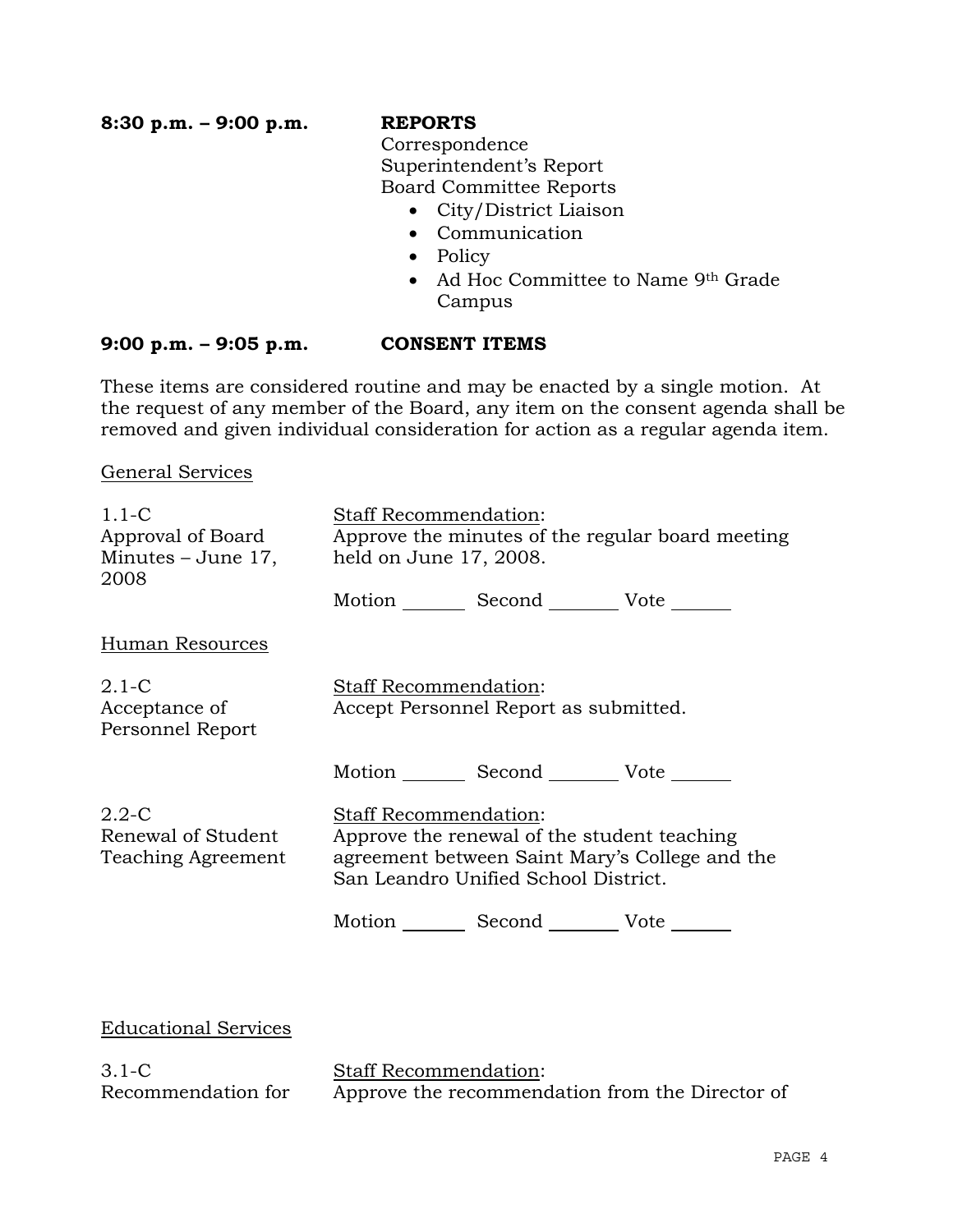| Readmission from<br>Expulsion                                                                                                                                                         | Student Support Services for readmission from<br>expulsion for student E06-06/07 who has<br>satisfactorily completed the terms of her/her<br>rehabilitation plan and is eligible to return to a<br>comprehensive program.                                       |
|---------------------------------------------------------------------------------------------------------------------------------------------------------------------------------------|-----------------------------------------------------------------------------------------------------------------------------------------------------------------------------------------------------------------------------------------------------------------|
|                                                                                                                                                                                       | Motion _________ Second __________ Vote _______                                                                                                                                                                                                                 |
| $3.2 - C$<br>Recommendation to<br>Continue the<br><b>Expulsion Order</b>                                                                                                              | Staff Recommendation:<br>Approve the recommendation from the Director of<br>Student Support Services for continuation of the<br>expulsion order student E24-05/06 who has not<br>met the conditions of the Rehabilitation Plan:                                 |
|                                                                                                                                                                                       | Motion _________ Second __________ Vote _______                                                                                                                                                                                                                 |
| 3.3-C<br>Memorandum of<br>Understanding<br>between San Leandro<br>Unified School District<br><b>Special Services</b><br>Department and Girls<br>Incorporated of<br>Alameda County for | <b>Staff Recommendation:</b><br>Approve the Memorandum of Understanding<br>between San Leandro Unified School District<br>Special Services Department and Girls<br>Incorporated of Alameda County for the 2008-<br>2009 School Year for Mental Health Services. |
| the 2008-2009 School<br>Year for Mental Health<br>Services                                                                                                                            | Motion Second Vote                                                                                                                                                                                                                                              |
| 3.4-C<br>Memorandum of<br>Understanding<br>Between San Leandro<br>Unified School District<br>and Girls' Incorporated<br>of Alameda County for<br>the 2008-2009 School                 | <b>Staff Recommendation:</b><br>Approve the Memorandum of Understanding<br>(MOU) between San Leandro Unified School<br>District and Girls' Incorporated of Alameda<br>County for the 2008-2009 School Year for Mental<br>Health Services.                       |
| Year for Mental Health<br>Services                                                                                                                                                    | Motion _________ Second __________ Vote _______                                                                                                                                                                                                                 |
| $3.5 - C$<br>Discard K-8 Obsolete<br>Textbooks                                                                                                                                        | <b>Staff Recommendation:</b><br>Approve the request to discard K-8 textbooks that<br>are obsolete and no longer being used.                                                                                                                                     |
|                                                                                                                                                                                       | Motion _________ Second ___________ Vote _______                                                                                                                                                                                                                |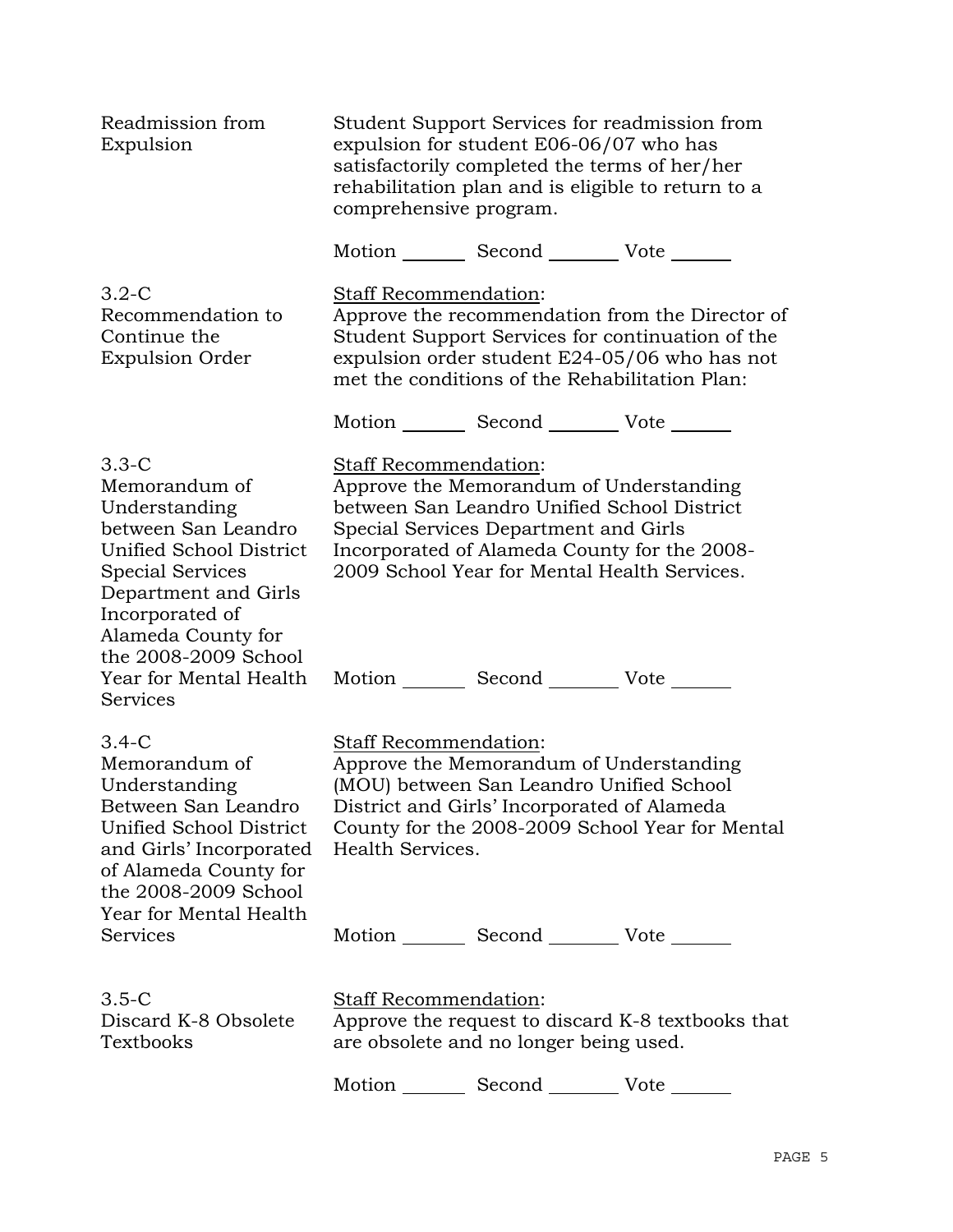| $3.6 - C$<br>Contract between the<br>San Leandro Unified<br>School District and the<br>Riverside Publishing<br>Company for the K-12<br><b>Edusoft Assessment</b> | <b>Staff Recommendation:</b><br>Approve contract between the San Leandro<br>Unified School District and the Riverside<br>Publishing Company for the K-12 Edusoft<br>Assessment Management System. |                                                 |                                                                                                  |
|------------------------------------------------------------------------------------------------------------------------------------------------------------------|---------------------------------------------------------------------------------------------------------------------------------------------------------------------------------------------------|-------------------------------------------------|--------------------------------------------------------------------------------------------------|
| Management System                                                                                                                                                |                                                                                                                                                                                                   | Motion _________ Second __________ Vote _______ |                                                                                                  |
| $3.7-C$<br>Contract between<br>Garfield Elementary<br>School and Data Works                                                                                      | Staff Recommendation:<br>School and Data Works.                                                                                                                                                   |                                                 | Approve the contract between Garfield Elementary                                                 |
|                                                                                                                                                                  |                                                                                                                                                                                                   | Motion _________ Second __________ Vote _______ |                                                                                                  |
| $3.8-C$<br>Memorandum of<br>Understanding<br>between Garfield<br>Elementary School and<br>Center for Culturally<br>Responsive Teaching                           | Staff Recommendation:<br>(CCRTL).                                                                                                                                                                 | Approve the Memorandum of Understanding         | between Garfield Elementary School and Center<br>for Culturally Responsive Teaching and Learning |
| and Learning (CCRTL)                                                                                                                                             |                                                                                                                                                                                                   | Motion _________ Second _________ Vote _______  |                                                                                                  |
| $3.9 - C$<br>Proposed Changes to<br>Board Policy 1312.3,<br>Administrative<br>Regulations 1312.3,<br>and Exhibit 3, 1312.3 -<br>Uniform Complaint                | Staff Recommendation:<br>Approve proposed changes to Board Policy<br>1312.3, Administrative Regulations 1312.3, and<br>Exhibit 3, 1312.3 – Uniform Complaint<br>Procedures.                       |                                                 |                                                                                                  |
| Procedures                                                                                                                                                       |                                                                                                                                                                                                   | Motion _________ Second __________ Vote _______ |                                                                                                  |

3.10-C Memorandum of Understanding between San Leandro Unified School District and the Alameda County Office of Education (ACOE)

## Staff Recommendation:

Approve the Memorandum of Understanding between San Leandro Unified School District and the Alameda County Office of Education (ACOE) Mathematics Development Center.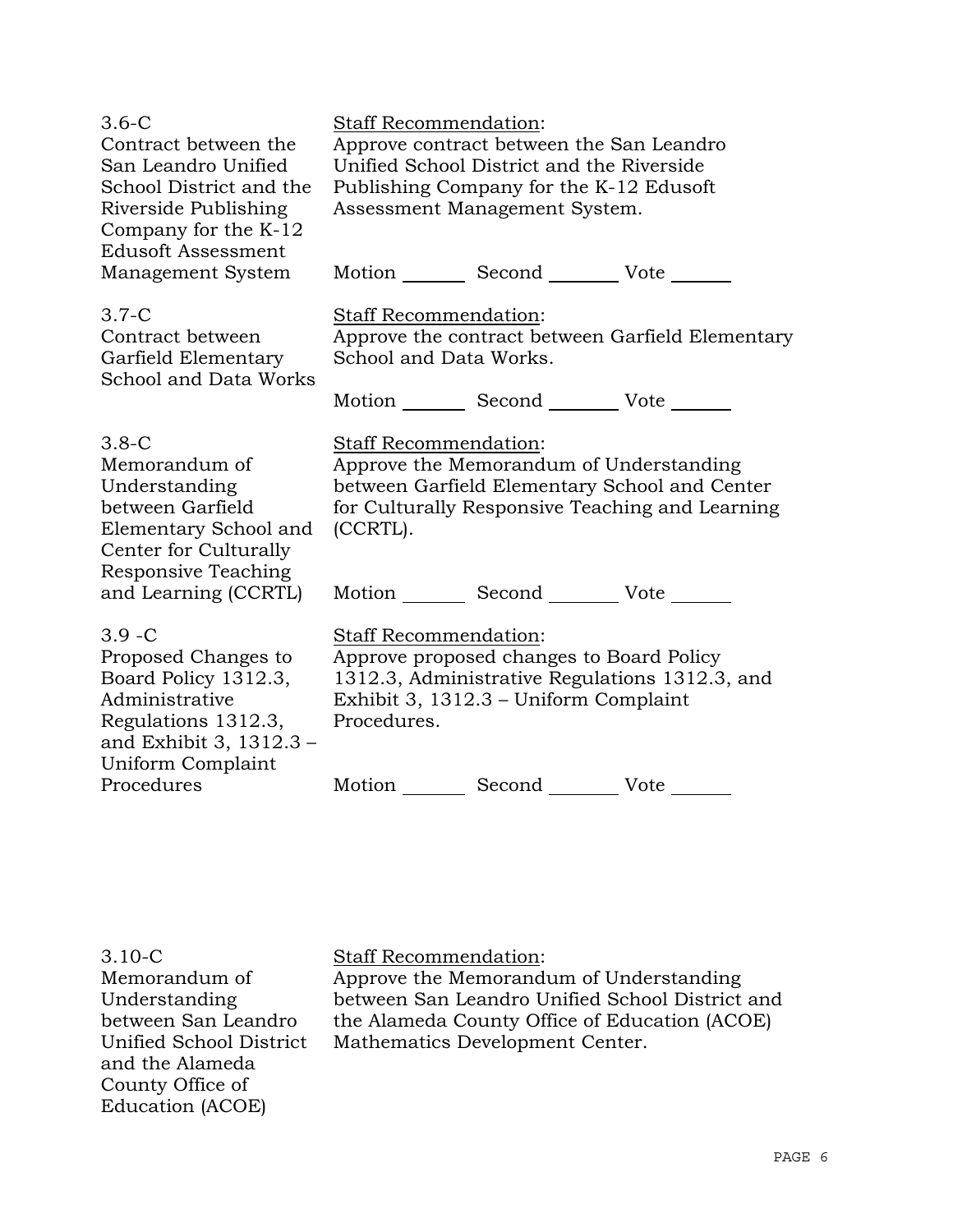| Mathematics<br>Development Center                                                                  |                                          | Motion Second Vote                                                                       |                                                                                                      |
|----------------------------------------------------------------------------------------------------|------------------------------------------|------------------------------------------------------------------------------------------|------------------------------------------------------------------------------------------------------|
| <b>Business Operations</b>                                                                         |                                          |                                                                                          |                                                                                                      |
| $4.1-C$<br>Ratification of Payroll                                                                 | Staff Recommendation:<br>\$5,037,738.39. | Ratify June 2008 payroll in the amount of                                                |                                                                                                      |
|                                                                                                    |                                          | Motion _________ Second __________ Vote _______                                          |                                                                                                      |
| $4.2-C$<br>Approval of Bill<br>Warrants                                                            | Staff Recommendation:                    | the amount of \$9,284,823.87.                                                            | Approve Bill Warrants #88518683-88736766 in                                                          |
|                                                                                                    |                                          | Motion Second Vote                                                                       |                                                                                                      |
| $4.3-C$<br>Resolution #08-37 to<br>Declare Certain<br><b>Equipment Surplus</b><br>and/or Obsolete. | Staff Recommendation:                    | Adopt Resolution #08-37 to declare certain<br>and condition of the designated equipment. | equipment surplus and/or obsolete due to the age                                                     |
|                                                                                                    |                                          | Motion Second Vote                                                                       |                                                                                                      |
| $4.4 - C$<br>Contract for<br>Independent<br><b>Contractor James</b><br>Foster                      | Staff Recommendation:                    | and managing our data network.                                                           | Approve the contract for Independent Contractor<br>James Foster to assist the District administering |
|                                                                                                    |                                          | Motion _________ Second __________ Vote _______                                          |                                                                                                      |
|                                                                                                    |                                          |                                                                                          |                                                                                                      |
|                                                                                                    |                                          |                                                                                          |                                                                                                      |
| 4.5 $\sim$                                                                                         | Staff Recommendation:                    |                                                                                          |                                                                                                      |

| $4.5-C$               | <b>Staff Recommendation:</b>                 |
|-----------------------|----------------------------------------------|
| Proposed Changes to   | Approve the proposed changes to Board Policy |
| Board Policy 4040,    | 4040, Administrative Regulations 4040, and   |
| Administrative        | Exhibit 4040- Employee Use of Technology.    |
| Regulations 4040, and |                                              |
| Exhibit 4040-         |                                              |
| Employee Use of       |                                              |
| Technology            | Motion<br>Second<br>Vote                     |
|                       |                                              |
| $4.6 - C$             | <b>Staff Recommendation:</b>                 |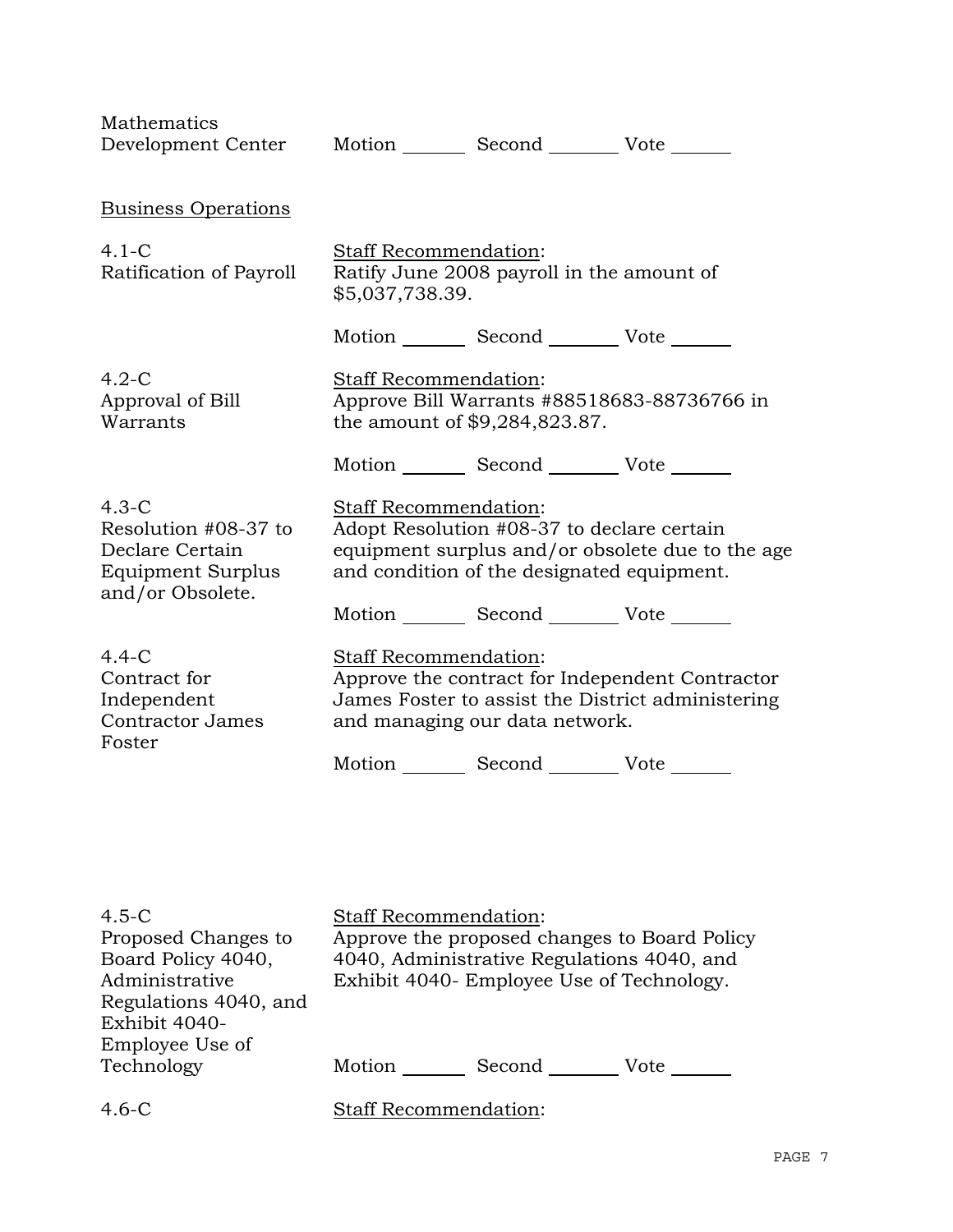| 6163.4, Administrative Regulations 6163.4, and<br>Exhibit 6163.4 – Student Use of Technology.                                                                                  |
|--------------------------------------------------------------------------------------------------------------------------------------------------------------------------------|
| Motion _________ Second __________ Vote ______                                                                                                                                 |
| <b>ACTION</b>                                                                                                                                                                  |
|                                                                                                                                                                                |
| Staff Recommendation:<br>Approve any modifications to contract between<br>San Leandro Unified School District and the<br>Superintendent.                                       |
| Motion _________ Second __________ Vote _______                                                                                                                                |
| <b>Staff Recommendation:</b><br>Approve any modifications to contract between<br>San Leandro Unified School District and the<br>Assistant Superintendent, Business Services    |
| Motion _______ Second _________ Vote ____                                                                                                                                      |
| <b>Staff Recommendation:</b><br>Approve any modifications to contract between<br>San Leandro Unified School District and the<br>Assistant Superintendent, Educational Services |
|                                                                                                                                                                                |

Motion \_\_\_\_\_\_\_\_ Second \_\_\_\_\_\_\_\_\_ Vote \_\_\_\_\_\_\_

**9:10 p.m. – 9:25 p.m. DISCUSSION** 

Educational Services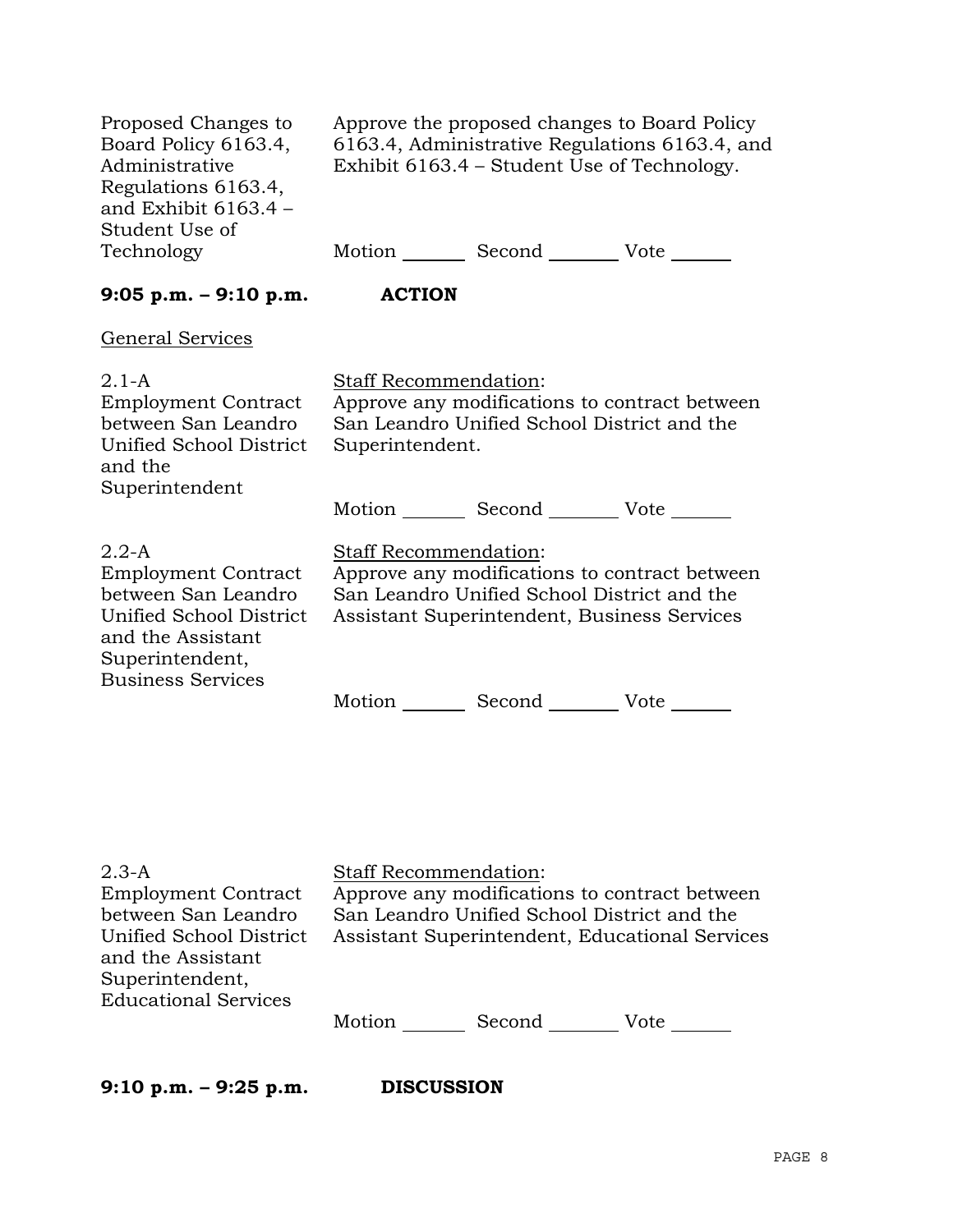These items may appear for action on the agenda at the next regular Board meeting.

| $1.1-D$                          | <b>Staff Recommendation:</b>                             |
|----------------------------------|----------------------------------------------------------|
| Naming the 9 <sup>th</sup> Grade | The Board will discuss the naming of the 9 <sup>th</sup> |
| Campus                           | Grade Campus process and timeline.                       |
|                                  |                                                          |

Motion Second Vote

## **9:25 p.m. – 9:45 p.m. CONFERENCE**

These items are submitted for advance planning and to assist the Board in establishing future agenda items. The Board may, however, take action on the following:

Human Resources

| $2.1 - CF$<br>Substitute Daily Rate<br>Increase                         | <b>Staff Recommendation:</b><br>The Board will discuss and consider increasing<br>the Daily Substitute Rate to \$125 and the Long-<br>Term Substitute Rate to \$140.                                 |  |
|-------------------------------------------------------------------------|------------------------------------------------------------------------------------------------------------------------------------------------------------------------------------------------------|--|
|                                                                         | Motion _________ Second __________ Vote _______                                                                                                                                                      |  |
| $2.2$ -CF<br>Adult Instructor Hourly<br>Pay Increase                    | Staff Recommendation:<br>The Board will discuss and consider approving<br>the hourly pay increase and revised teaching ours<br>to earn prorated fringe benefits for the San<br>Leandro Adult School. |  |
|                                                                         | Motion _________ Second __________ Vote _______                                                                                                                                                      |  |
| $2.3$ -CF<br>Restoring the FTE for<br>District Grant Writer<br>Position | <b>Staff Recommendation:</b><br>The Board will discuss and consider restoring the<br>FTE to 1.0 FTE for the District Grant Writer,<br>beginning August 18, funded from GEAR UP<br>indirect funds.    |  |
|                                                                         | Motion _________ Second __________ Vote _______                                                                                                                                                      |  |
| <b>Business Operations</b>                                              |                                                                                                                                                                                                      |  |
| $4.1-CF$<br>Server Upgrade<br>Contract                                  | Staff Recommendation:<br>Board will discuss and consider the server<br>upgrade contract with IBM to supply the<br>equipment and perform the implementation                                           |  |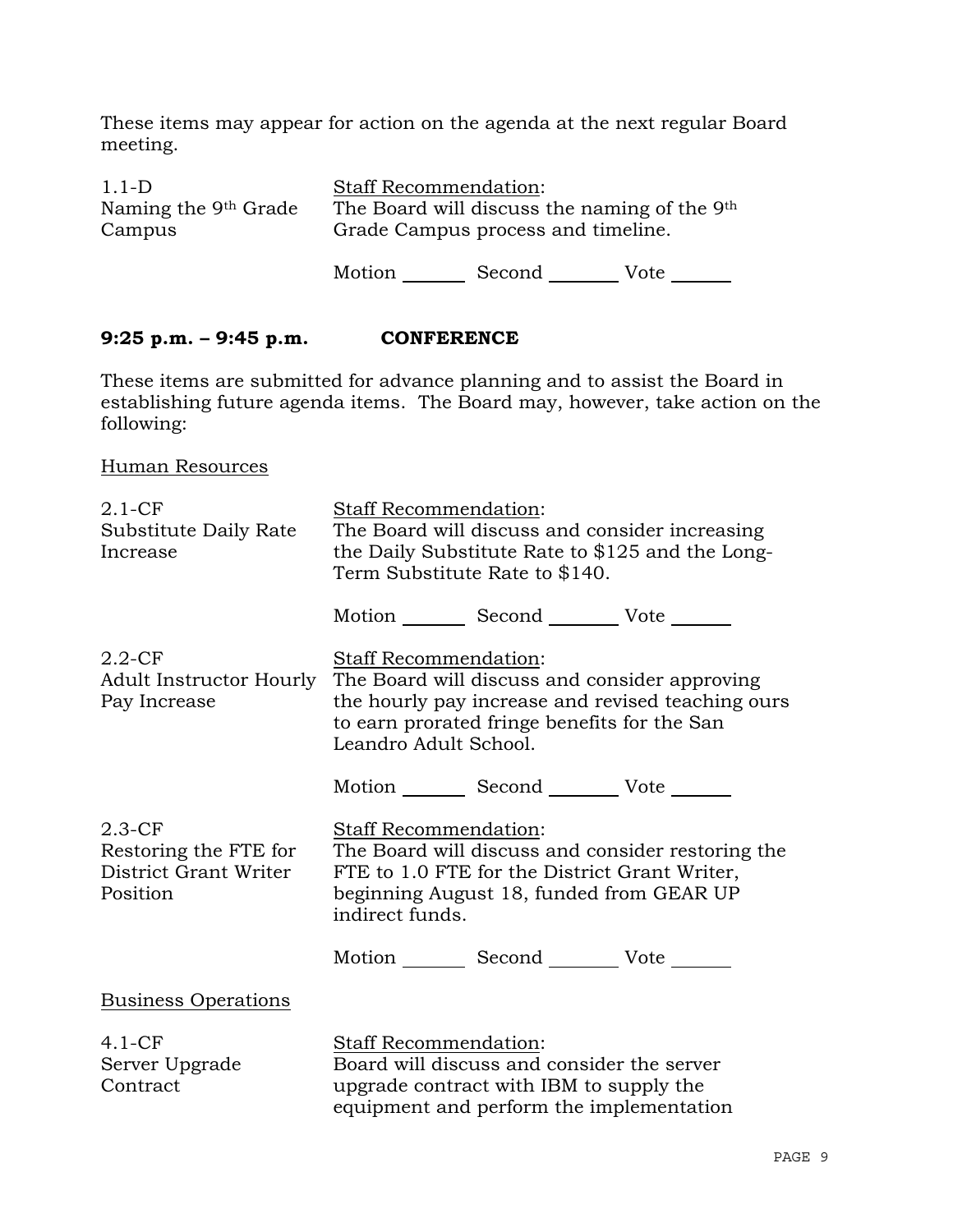required to replace five outdated servers and upgrade one email server at the District Office, and increase data storage capacity and enhance the current backup solution.

Motion Second Vote \_\_\_\_\_\_

# **9:45 p.m. – 9:50 p.m. INFORMATION**

Educational Services

| $3.1-I$            | <b>Staff Recommendation:</b>                      |
|--------------------|---------------------------------------------------|
| Williams Quarterly | The Board received for information and review the |
| Report             | Williams Uniform Complaints (including            |
|                    | Valenzuela Settlement requirements) Quarterly     |
|                    | Report for period April through June 2008.        |
|                    |                                                   |

Business, Operations and Facilities

| $4.1-I$                | <b>Staff Recommendation:</b>              |
|------------------------|-------------------------------------------|
| Miscellaneous Receipts | Miscellaneous receipts in the amount of   |
|                        | \$9,473,978.95 have been deposited in the |
|                        | Treasury of Alameda County.               |

### **9:50 p.m. ADDITIONAL SUGGESTIONS AND COMMENTS FROM BOARD MEMBERS**

| <b>ANNOUNCEMENT</b> | <b>Board of Education Meetings</b>                        |
|---------------------|-----------------------------------------------------------|
|                     | Regular Meeting – July 29, 2008                           |
|                     | Regular Meeting - August 5, 2008 (placeholder)            |
|                     | Regular Meeting – August 26, 2008                         |
|                     | Regular Meeting – September 3, 2008 (Wednesday)           |
|                     | Regular Meeting – September 16, 2008                      |
|                     | Regular Meeting – October 7, 2008                         |
|                     | Regular Meeting – October 21, 2008                        |
|                     | Regular Meeting – November 4, 2008                        |
|                     | Regular Meeting – November 18, 2008                       |
|                     | Regular Meeting – December 2, 2008                        |
|                     | Special Meeting - December 8, 2008                        |
|                     | (Swearing in and Reception for New & Re-Elected Trustees) |
|                     | Special Meeting – December 11, 2008                       |
|                     | Regular Meeting – January 8, 2009 (placeholder)           |
|                     |                                                           |